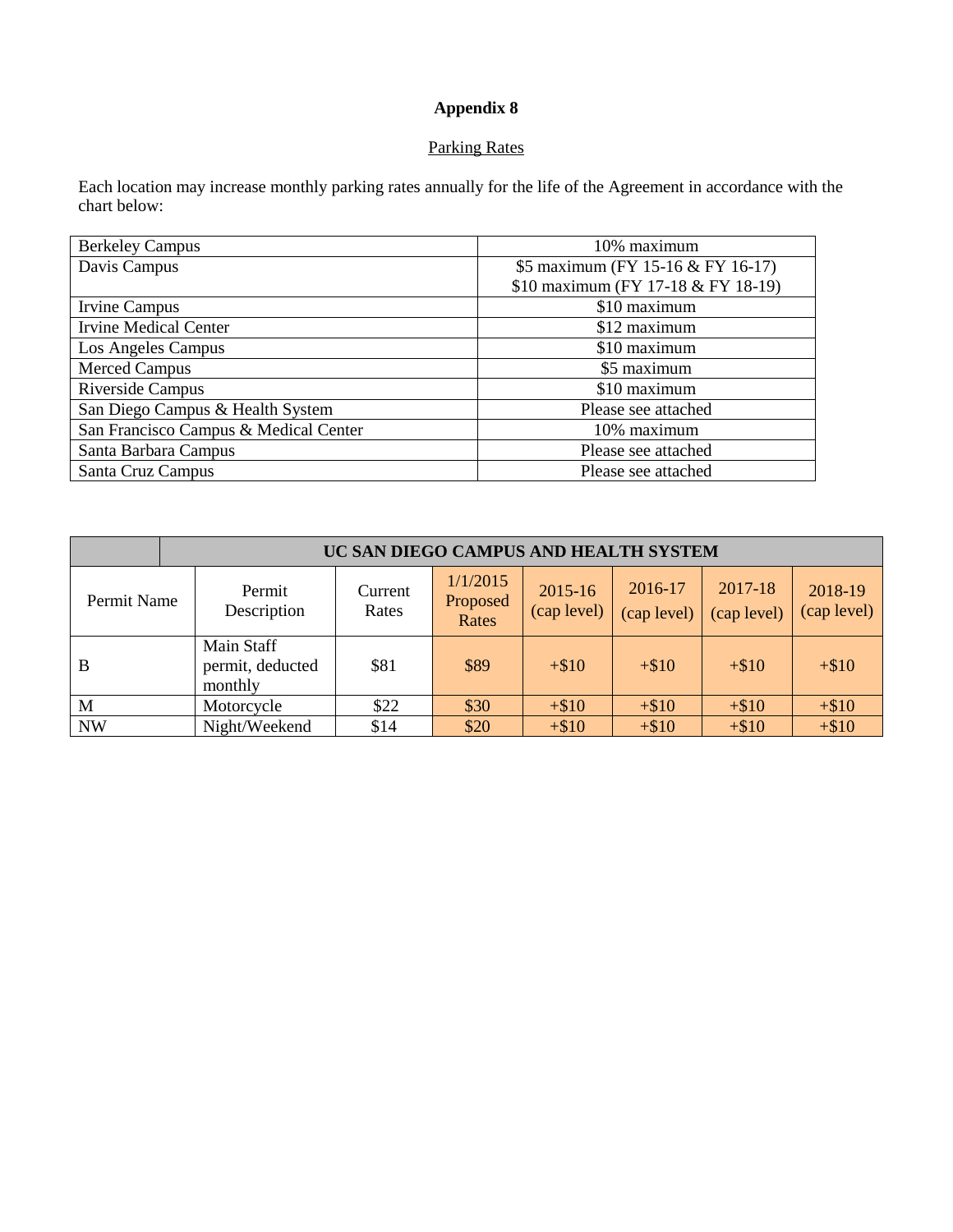| <b>UC SANTA BARBARA</b>                         |                                                           |                                |                                   |                            |                                   |                                   |
|-------------------------------------------------|-----------------------------------------------------------|--------------------------------|-----------------------------------|----------------------------|-----------------------------------|-----------------------------------|
| <b>Permit Name</b>                              | <b>Permit</b><br><b>Description</b>                       | <b>Current</b><br><b>Rates</b> | 2015-16<br>$\left($ cap<br>level) | 2016-17<br>(cap)<br>level) | 2017-18<br>$\left($ cap<br>level) | 2018-19<br>$\left($ cap<br>level) |
| "B" Annual or "B" Multi-<br>Year (Monthly Rate) | Annual or<br>Multi-Year<br><b>Staff Permit</b>            | \$37.50                        | $+\$10$                           | $+\$10$                    | $+ $10$                           | $+ $10$                           |
| "B" Quarterly<br>(Fall/Winter/Spring/Summer)    | Quarterly<br><b>Staff Permit</b>                          | \$118                          | $+$ \$32                          | $+$ \$32                   | $+$ \$32                          | $+$ \$32                          |
| "B" One-Month                                   | One-Month<br><b>Only Staff</b><br>Permit                  | \$56                           | $+ $15$                           | $+ $15$                    | $+ $15$                           | $+ $15$                           |
| "M" Motorcycle<br>(Monthly Rate)                | Annual<br>Motorcycle<br>Permit                            | $$0*$                          | $+ $23.75$                        | $+$ \$5                    | $+$ \$5                           | $+$ \$5                           |
| "B" Carpool<br>(Monthly Rate)                   | Annual<br>Carpool<br>Permit                               | $$18.75**$$                    | $+ $28.75$                        | $+\$10$                    | $+\$10$                           | $+ $10$                           |
| "N/WE" Annual or Monthly<br>(Monthly Rate)      | Annual or<br>One-Month<br>Night $\&$<br>Weekend<br>Permit | \$16                           | $+$ \$4                           | $+$ \$4                    | $+$ \$4                           | $+ $4$                            |

Permit requirement for motorcycles currently suspended during pilot period. Campus may reinstate the rate of \$18.75 per month, plus annual increases within agreed cap level. Campus will provide 30-day notice to union prior to reinstating the rate.

\*\*Carpool permit is at a reduced rate during pilot period. Campus may reinstate the rate to the same amount as the Annual and Multi-Year Rate, plus annual increases within agreed cap level between 2013 and 2018. Campus will provide 30-day notice to union prior to reinstating the rate.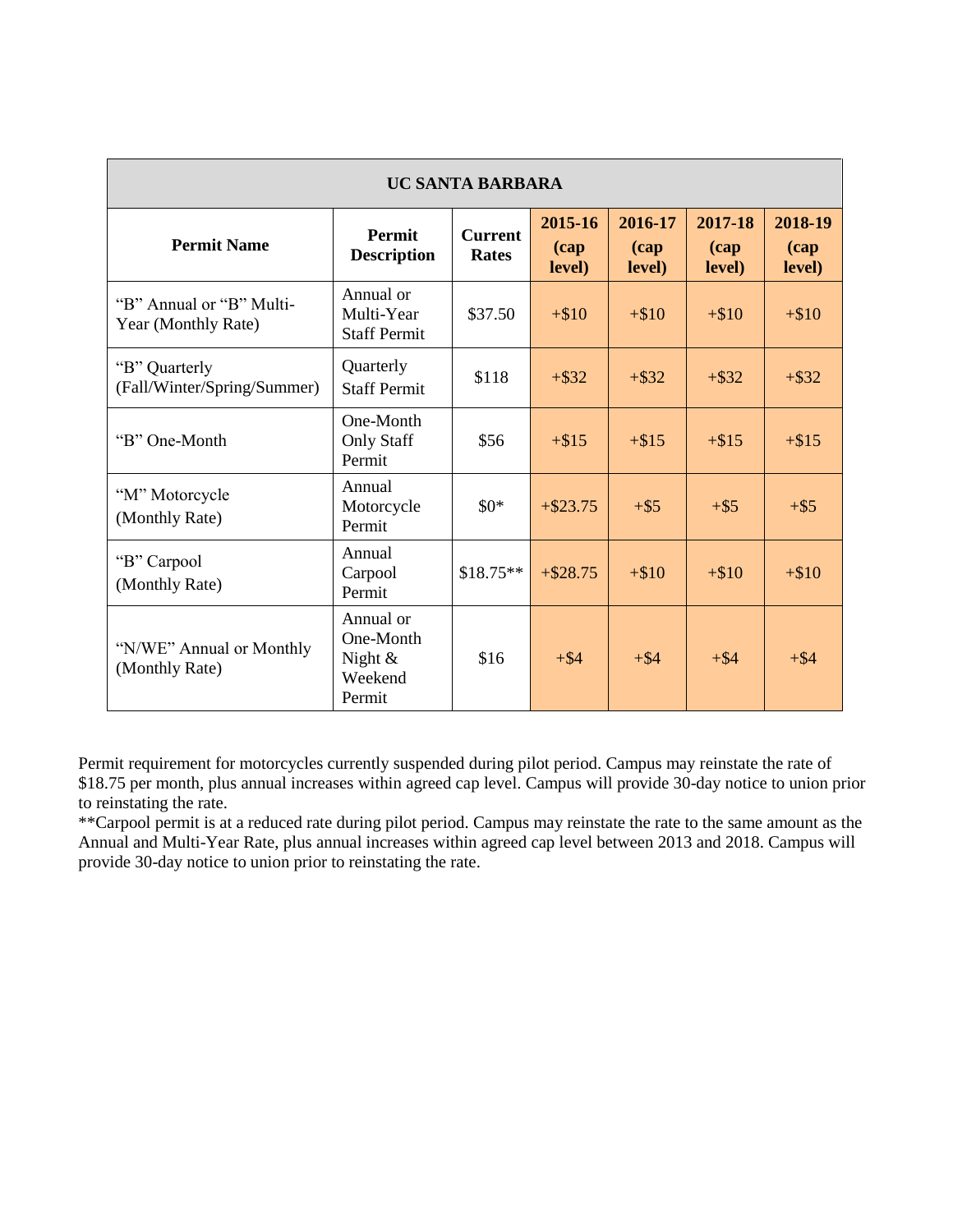| <b>UC SANTA CRUZ</b>                    |                                                                  |                      |                                                         |  |  |
|-----------------------------------------|------------------------------------------------------------------|----------------------|---------------------------------------------------------|--|--|
| <b>Permit Name</b>                      | <b>Permit</b><br><b>Description</b>                              | <b>Current Rates</b> | 2015-16<br>2016-17<br>2017-18<br>2018-19<br>(cap level) |  |  |
| A Permit                                | Close-In A Lots<br>(all permit lots<br>except Apts.)             | \$66.00/mo           |                                                         |  |  |
| A Permit<br>Quarterly                   | Close-In A Lots<br>(all permit lots<br>except Apts.)             | \$226.50             | $+10\%$ annual                                          |  |  |
| Night Permit                            | Staff who only<br>need to park<br>starting at 3:30PM<br>or after | \$9.25/mo            |                                                         |  |  |
| A Carpool                               | Close-In A Lots<br>(all permit lots<br>except Apts.)             | \$47.50/mo           | May be<br>eliminated                                    |  |  |
| A Carpool<br>Quarterly                  | Close-In A Lots<br>(all permit lots<br>except Apts.)             | \$142.50             | May be<br>eliminated                                    |  |  |
| A Scratchers<br>$(1/2$ packet of<br>25) | Close-In A Lots<br>(all permit lots<br>except Apts.)             | \$99.00              |                                                         |  |  |
| A Scratchers<br>(1st packet of<br>50)   | Close-In A Lots<br>(all permit lots<br>except Apts.)             | \$198.00             |                                                         |  |  |
| A Scratchers<br>(2nd packet of<br>50)   | Close-In A Lots<br>(all permit lots<br>except Apts.)             | \$198.00             |                                                         |  |  |
| A Scratchers<br>(3rd packet of<br>50)   | Close-In A Lots<br>(all permit lots<br>except Apts.)             | \$198.00             |                                                         |  |  |
| <b>R</b> Scratchers<br>packet of 25)    | <b>New</b>                                                       | \$90.00              |                                                         |  |  |
| R Carpool                               | <b>Remote Carpool</b><br>Permit                                  | \$39.50/mo           |                                                         |  |  |
| Motorcycle<br>Permits                   | All Motorcycle<br>spaces                                         | \$16.50/mo           |                                                         |  |  |